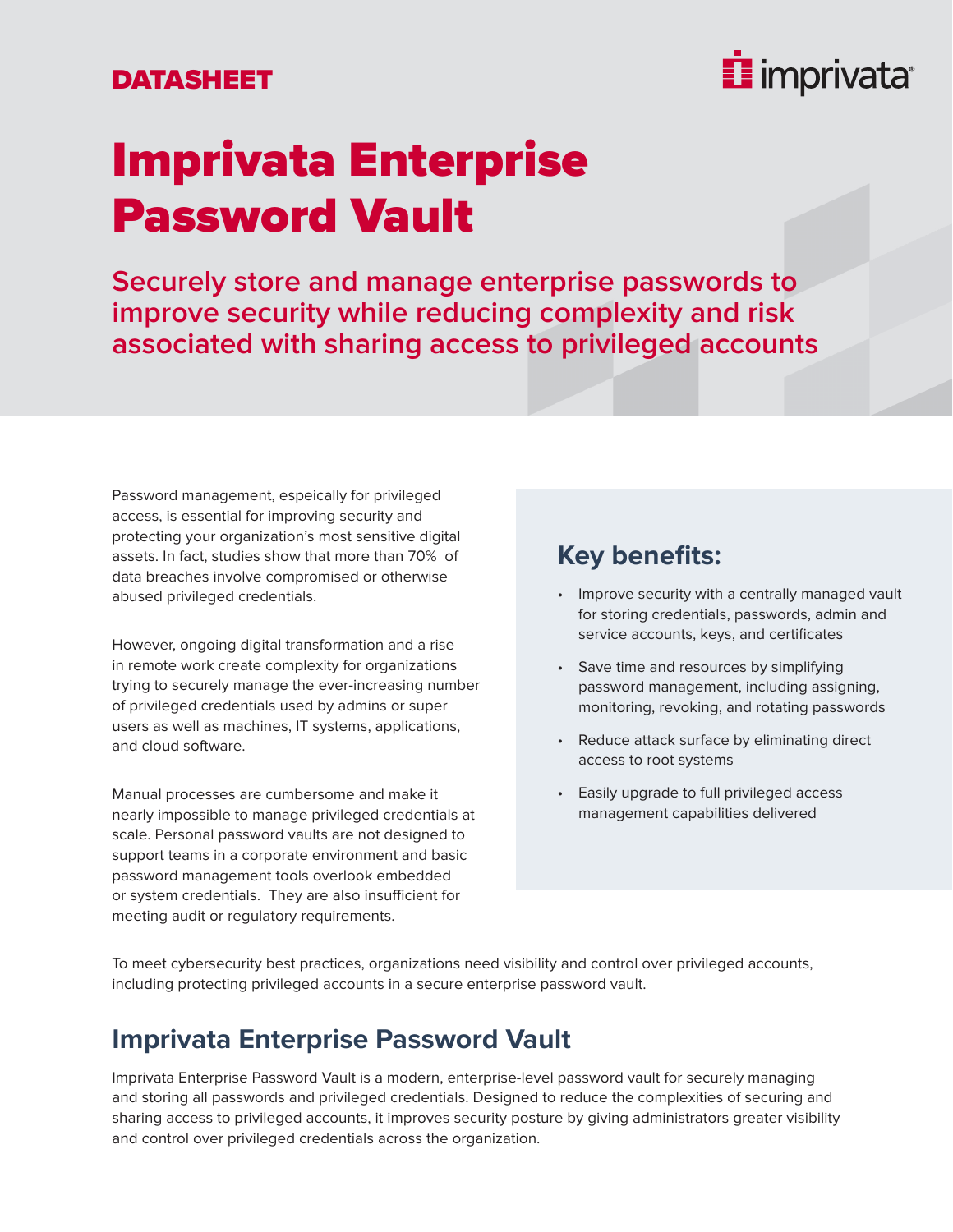#### **Minimize the risk of data breaches associated with compromised privileged credentials**

Imprivata Enterprise Password Vault securely stores credentials, passwords, admin and service accounts, keys, and certificates in an AES-256 encrypted vault. Organizations can securely share access to their passwords and secrets to internal, external, or remote resources without disclosing credential, which helps create a zero trust approach and minimizes the risk of a data breach.

### **Simplify password management for all enterprise privileged accounts**

Imprivata Enterprise Password Vault delivers a comprehensive, secure solution for creating, sharing, and managing credentials such as passwords, certificates, and more. The solution also enables you to import existing passwords into Imprivata Enterprise Password Vault, allowing you to quickly implement and start using the solution.

#### **Meet regulatory compliance and security audit requirements**

Imprivata Enterprise Password Vault helps satisfy compliance regulations and security audits that require strong access controls and secure management of credentials. The simplified reporting capabilities simplify audit and compliance with regulations such as HIPAA, GDPR, HITRUST, PCI, SOX, NIST, and others.

### **Easily upgrade to a full enterprise privileged access management solution**

Imprivata Enterprise Password Vault can easily be upgraded to Imprivata Privileged Access Management, a comprehensive, easy-to-use privileged access management (PAM) solution that adds a robust job engine to rotate passwords and discover privileged accounts, a session manager to broker access toand-from various systems and records, and out-of-the-box integration with Imprivata Confirm ID to enable multifactor authentication for administrative access. With Imprivata Enterprise Password Vault in place, your organization can quickly and easily enable this expanded feature set to equip you with a complete, enterprise-grade PAM solution for protecting privileged accounts from unauthorized access.